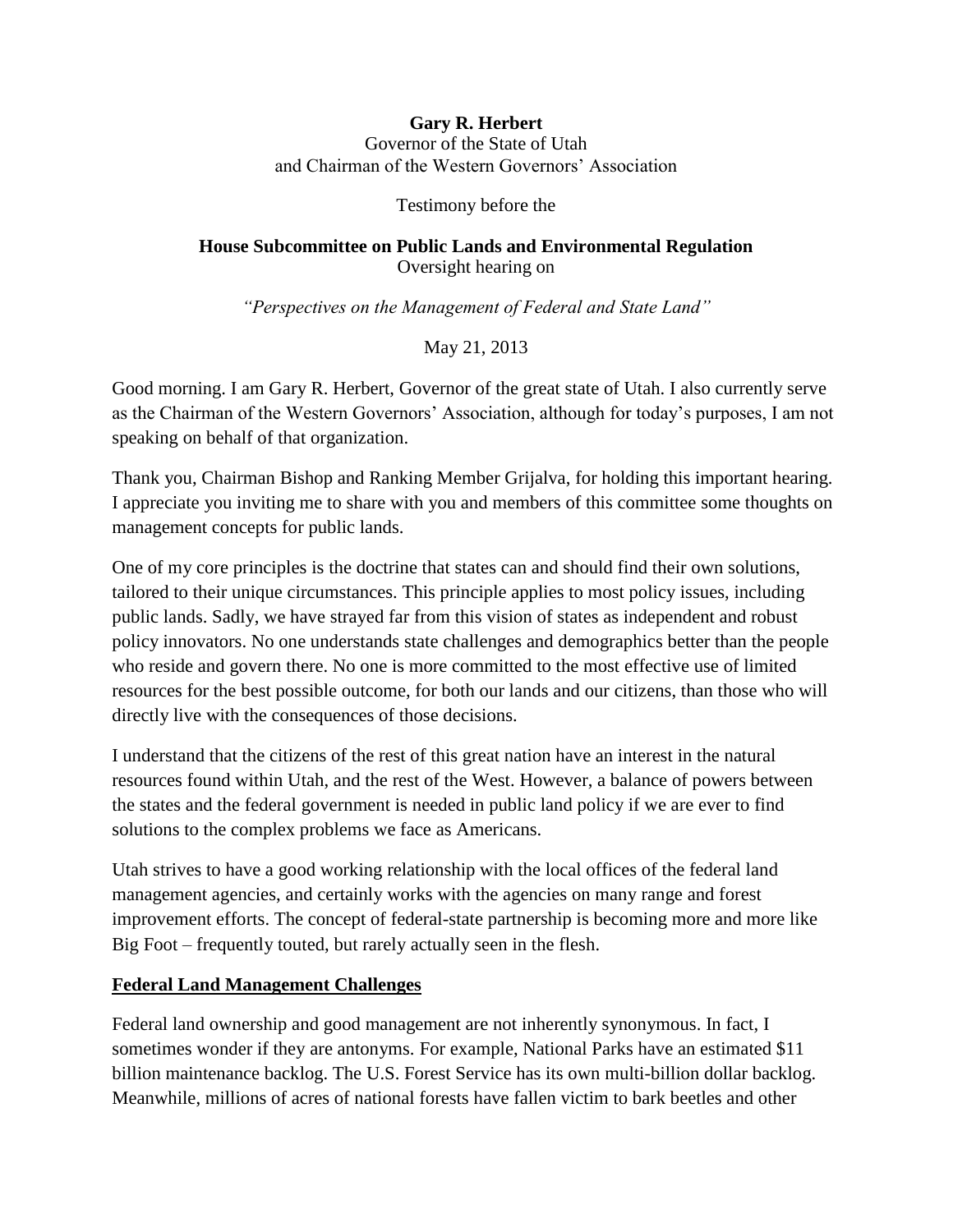insect and disease plights and are at risk to catastrophic wildfire. At the same time, a good portion of our federal grazing lands throughout the West are in poor condition. All of these conditions have resulted in an increase in the number and complexity of wildfires, leading further to exponentially higher suppression costs.

Unfortunately, federal land management agencies operate within a statutory and regulatory framework that keeps them from effectively addressing rapid declines in range and forest health. Similarly, federal land management decisions today are paralyzed by litigation. Often, special interest groups use the judicial process to simply delay in an attempt to either wear out or bankrupt the opposition. This leads to further gridlock and the infamous "analysis paralysis."

While examples of federal inefficiency and mismanagement abound, let me be clear that these failures are typically not attributable to the efforts of competent and hard-working federal employees. Instead, most of these failures are symptomatic of outdated and non-functioning federal land management policies and processes.

In short, the federal land management apparatus is massive. It's bureaucratic. And it is too rigid.

Just as Henry Ford offered his first customers a choice of any color car they wanted as long as it was black, federal land management agencies today provide states flexibility in land management - as long as they do it the way Washington tells them. It is becoming increasingly apparent that the current federal land management process is outdated – like a Model T.

Given these realities, many observers have concluded that today's federal land management policy is a vestige of the past that has outlived its usefulness. Its top-down, one-size-fits all structure is an outdated regulatory and governing framework that fails to meet the needs of  $21<sup>st</sup>$ century America.

Clearly, the status quo isn't working as well as it is capable. There is room for improvement.

The time has come for the nation to undertake a sensible reassessment of current land ownership and management patterns. Indeed, I believe we are, as Chairman Bishop likes to say, on the cusp of a "paradigm shift" in public lands management.

# **A Paradigm Shift – Time for Change**

A growing number of individuals across the West are realizing that the current paradigm of a remote and centralized administration of vast amounts of western landscape has reached its limits. For example, Daniel Kemmis, the former Mayor of Missoula and Democrat Speaker of the Montana legislature, has argued that over the last half-century, "*the national government has*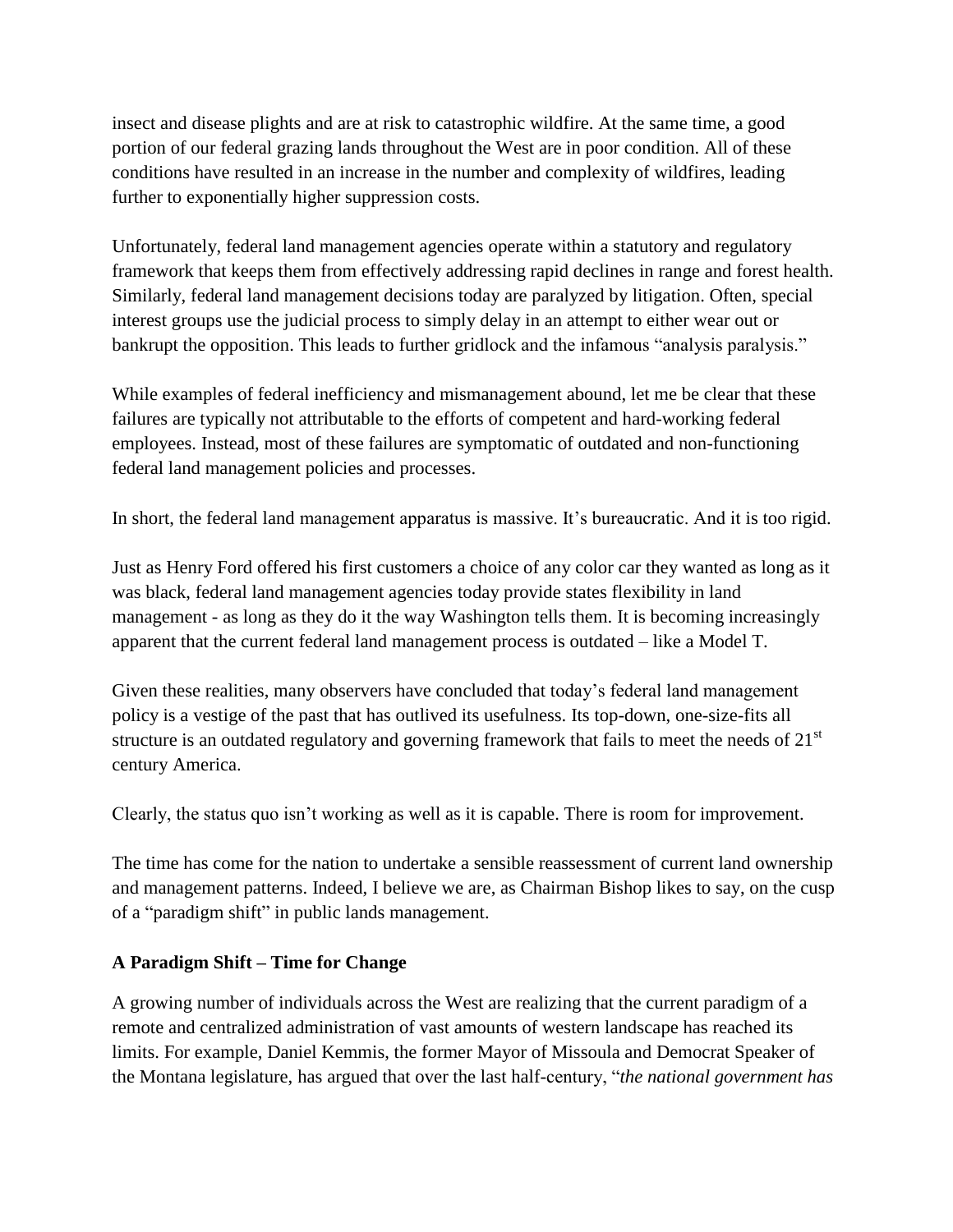lost its ability to effectively manage the West in a way that assures access, proper management, *let alone the sustainability of western communities*."

A steadily growing number of westerners from both sides of the political fence are realizing that their communities, economies and their ecosystems would be better served by working together in a collaborative, bottom-up fashion outside the existing centralized governing framework. As westerners and many astute observers increasingly turn away from the top-down, Washingtonled public land management regime, it is important that the new models of public land management that arise to take their place are based on a local, collaborative-based approach.

For a number of reasons, Utah is an ideal leader in charting this new approach to public land management. For one, Utahns deeply care about, and intuitively know the value of the state's lands and resources. And, as the often-recognized "best managed state" in the nation, Utah is well positioned, both administratively and economically, to bring effective management practices to many of the public lands within its boundaries.

## **State Land Management**

State management of public lands is not a new concept. The 50 states have substantial land holdings, including an estimated 57 million acres of state forests, 20 million acres of state wildlife areas, and roughly 12 million acres of state parks. An estimated 36 percent of New York State, 29 percent of Alaska, and16 percent of New Jersey is state owned.

Although states rely on a variety of organizational structures, each has created management agencies—such as state forestry, wildlife management, and park agencies—to manage their lands. Like the federal land management agencies, the state agencies base management of their lands on their distinct missions and responsibilities.

Utah, the thirteenth-largest state in the United States by area, features a diverse and ruggedly beautiful landscape. Of its 54 million acres, roughly 37 million of them are owned or managed by the federal government. Roughly 21 percent of the state is privately owned, and 10 percent is owned by the state.

States have long demonstrated the ability to manage their lands and resources in a responsible fashion. Many management issues involve multiple jurisdictions - lands owned privately, by state agencies and by federal agencies. Private lands are managed in an effective manner which creates sustainable use. State land agencies can engage in meaningful public input, and make decisions in a reasonable amount of time.

Unfortunately, once the federal land management agencies become involved, the complications intensify, and effective solutions become nearly impossible to achieve in a timely manner. Additionally, the increased amount of centralized control exerted by Washington D.C. leads to ineffective decision-making processes at the local level. Let me share just a few Utah-based examples.

#### **Forestry – Fire Management**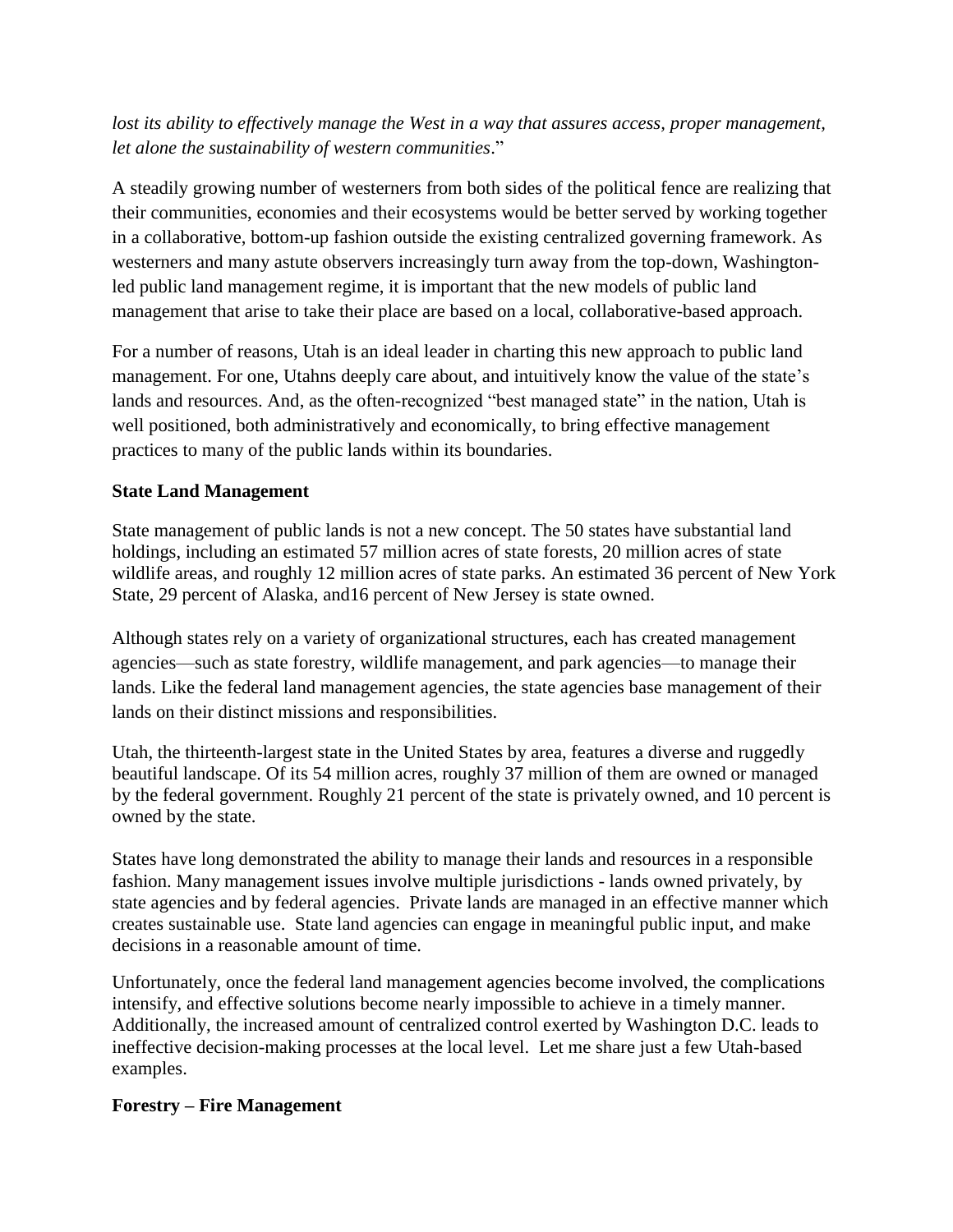Many of the Western Governors have been concerned for some time that federal forest lands throughout the West are experiencing serious environmental stresses that affect the health and vitality of these ecosystems. These forests are overgrown and they exhibit all the symptoms of an unhealthy ecosystem. In a saner world, these conditions would demand urgent attention.

In 2010 only about 30 percent of the total U.S. Forest Service budget was allocated to manage our national forests. In the mid-1980s, that number was closer to 70 percent. Most of the agency's budget is spent on fire suppression, administrative support, research, and other programs. Forest Service officials have estimated that planning and assessment consume 40 percent of total direct work at the national forest level.

As an example of confused leadership, a few years back, the Forest Service was interested in employing a technique known as a "prescribed burn" as a tool to reduce the fuel load within a wilderness area in Southwestern Utah. Prescribed burns are an effective tool for preventative fire management, and are typically only initiated under the cooler conditions found in the fall. Believing that it could only allow prescribed burns to be initiated naturally in wilderness areas, the Forest Service allowed a lightning-caused fire to burn when it occurred in an area scheduled for a prescribed burn. Of course, the lightning was generated as part of a summer thunderstorm. After burning slowly for some time, the fire eventually grew dramatically under the summer conditions, and destroyed several structures near a small Utah town. When I asked the fire managers why the prescribed burn was not concluded earlier, under the usual, more-favorable conditions, the response was that a human-caused initiation was not allowed in wilderness. I asked the Regional Supervisor to review this authority, and he eventually concluded that the Service did have the ability to initiate prescribed burns by hand, and reduce the fire risk accordingly.

## **State Solutions – Utah Style**

## **Management of Wildlife and Rangelands – New Solutions**

Private landowners have demonstrated the ability to manage lands and natural resources in Utah effectively. Deseret Land & Livestock (DL&L) is a 205,000-acre privately owned ranch in Utah. Approximately thirty years ago DL&L adopted a holistic management plan using time-controlled grazing. The changes in management have healed stream corridors, improved ground cover, increased water infiltration and provided a wildlife conservation program that is recognized for its success worldwide. DL&L has been named as a globally important bird area by the Audubon Society, because over 280 species of birds have been documented on the ranch. These additional ecological services have been provided for wildlife while simultaneously doubling the number of livestock using the property. The increase in livestock enabled DL&L to go from an economic loss to economic prosperity, and has preserved the landscape from possible development.

The State of Utah is now sponsoring an effort to implement the same type of management that has been so successful at DL&L on 150,000 acres of public and private land nearby. Necessary partners are the U.S. Forest Service, Bureau of Land Management, private landowners, and the school trust lands to implement the same type of management. The proposal is known as the Three Creeks Project. Unlike the situation at DL&L, progress on duplicating the program is extremely slow, however, it is currently undergoing a lengthy NEPA analysis. If approved, the time-controlled grazing program will be fully implemented in 2014, and improved rangeland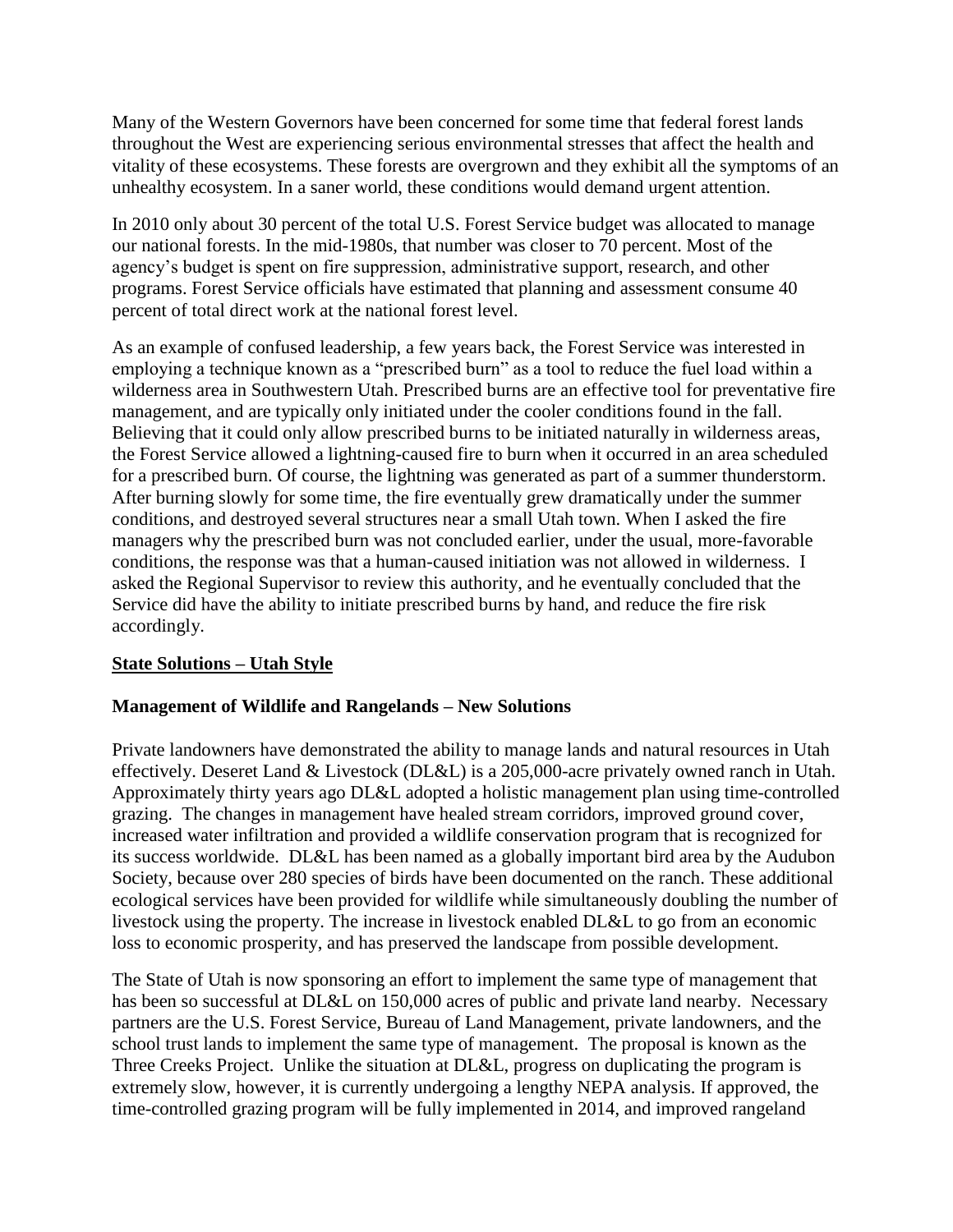conditions will follow rapidly. The State of Utah is a strong advocate for this type of superior management, as it is critical for the sustainable management of public lands. This methodology provides for the ecological health of the land, and allows enhanced revenues to be generated from the land. Increased economic opportunity allows local citizens to retain the vital connection with the land. BLM and Forest Service should be required to give these ideas great weight, and rapidly expedite all necessary environmental and economic reviews.

#### **Management of the Greater Sage-Grouse – Local Plans for Protection**

The U.S. Fish and Wildlife Service determined in 2010 that the greater sage-grouse is warranted for listing under the provisions of the Endangered Species Act, but has put off the listing action due to higher priorities. The greater sage-grouse is a species that lives in the vast sagebrush habitat found in eleven states in the West, including Utah. Given this geographical diversity, the protection and management of the greater sage-grouse cries out for solutions specifically tailored to the local situation, and for solutions that are not blind to the character and the needs of local communities. Each of the eleven western states with sage-grouse has been working on a state plan, or other protective mechanisms for sage-grouse.

Utah began finding such solutions 15 years ago for greater sage-grouse by empowering local working groups composed of state and local officials, private landowners, and federal agencies to determine the factors affecting the species locally, and to generate solutions. Utah has invested millions of dollars over the last 15 years, in partnership with federal agencies such as the Bureau of Land Management and the Natural Resources Conservation Service, for habitat restoration and rehabilitation work which has demonstrably improved the status of the bird in Utah.

Utah's Conservation Plan for Greater Sage-grouse was finalized in April of 2013. The Conservation Plan creates a balanced suite of protections which are designed to encourage a cooperative spirit of conservation, yet allow economic conditions to thrive as well. The state's Plan provides protection for 94 percent of the birds in Utah, and contains clear objectives and goals designed to not only stabilize population trends in Utah, but to also seek an increase in the population trends. These goals and objectives are based on solid scientific evidence, but do require the enthusiastic support of local government, private citizens and the federal agencies in order to succeed. Many aspects of the Plan are the equivalent of those protections employed by the Fish and Wildlife Service in the event of a listing.

Yet the BLM and the Forest Service now advise us that the protection of the species may require each of them to consider protective stipulations designed to be an independent response to the 2010 listing decision. The Fish and Wildlife Service indicated in a recent letter to the state that the Service, contrary to the state's Plan, would work with the BLM and the Forest Service to seek protections for a particular area within Utah – which protections would cover an additional 1.5 percent of the birds in Utah. If adopted, these independent provisions, on their own, will *not* be sufficient to conserve the bird, will antagonize the effort to earn the necessary protections on private lands, and will only serve to toss the cooperative spirit of a joint response on its head.

Of equal significance, the Fish and Wildlife Service and the BLM have altered direction in terms of support for these state plans. Secretary Salazar, at a meeting in December 2011, clearly stated that the state-written Conservation Plans were the preferred method for the protection of sagegrouse, and that the federal agencies in Interior would work cooperatively to support state plans.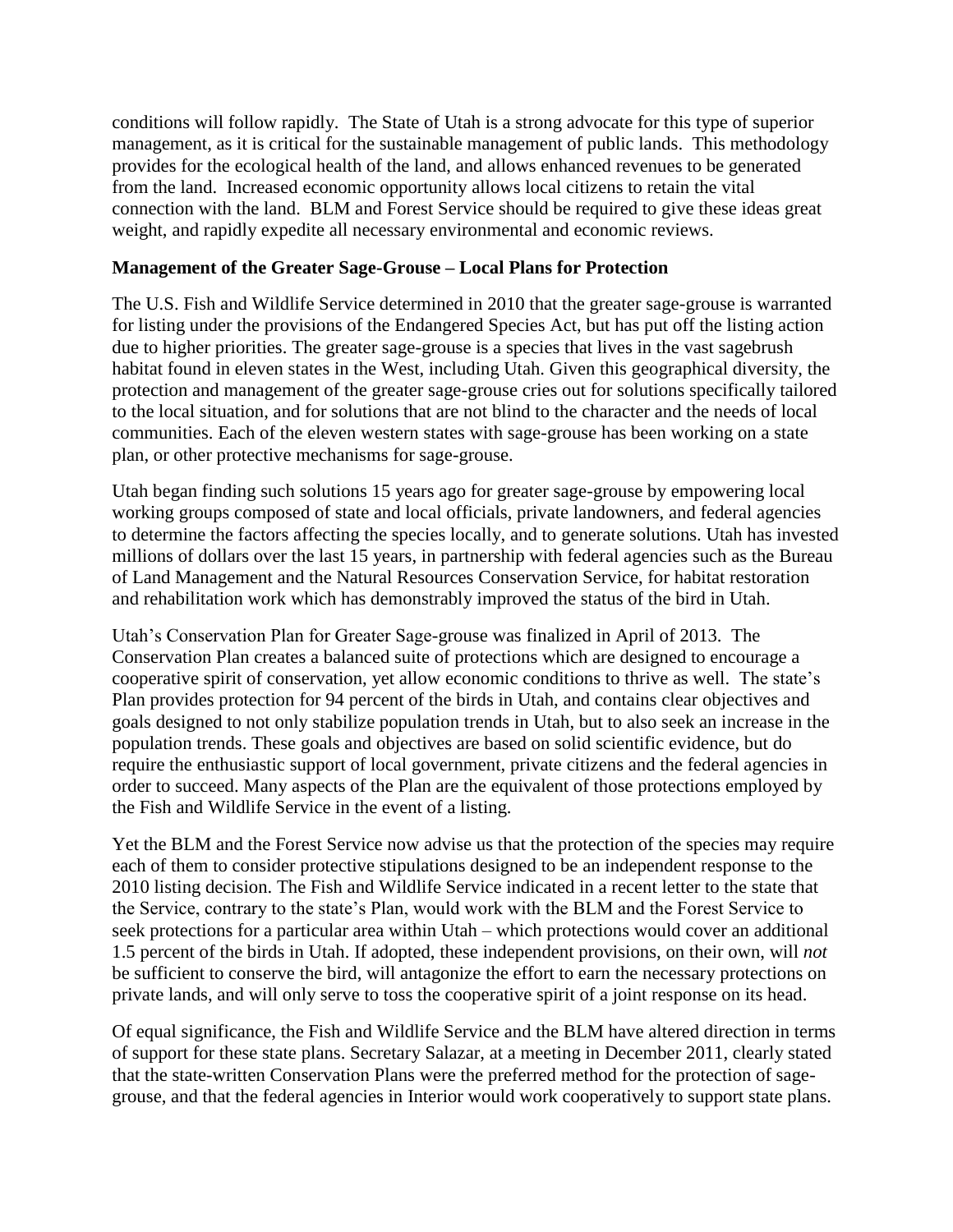Specifically, the states were lead to believe that BLM management of sage-grouse habitat would conform to state plans while the BLM was working on long-term plans, and that BLM plan revision efforts would favorably consider the state plans in their process to provide protections for the species now underway. This has not proven to be the case to this point in time.

BLM and the Service now assert that the effort to review the state plans, and amend the interim guidance is not favored, because the schedule is too tight to accommodate such a review. As a result, BLM will not be adopting the newer, more accurate state data as part of the NEPA review, and will be relying on outdated data as the fundamental basis for its analysis.

The State of Utah has begun the implementation of its Conservation Plan. The state continues to seek a partnership with the BLM, NRCS, Forest Service and the Fish and Wildlife Service in this effort. However, it is becoming increasingly clear that the drive to finish the BLM plans by an arbitrary date is driving the BLM to use outdated information, among other fundamental flaws. The Congress should consider an extension of time to allow the states, The Fish and Wildlife Service, the BLM and the Forest Service, to rationally conclude this conservation planning and species status review process.

## **First Outdoor Recreation Office**

Outdoor recreation provides many benefits to Utah's economy. It has stimulated the growth of an outdoor products and sporting goods industry in Utah, creating jobs and generating public revenue. It is a primary driver of Utah's large tourism industry. It attracts employees and businesses to Utah. Companies cite our quality of life, natural beauty, and varied outdoor recreational amenities as key factors in their decision to relocate to Utah.

Southern Utah is a mecca for outdoor recreationists, who enjoy pursuits ranging from river rafting and boating to rock climbing, and backpacking. Many areas offer the opportunity to get farther into the region's backcountry by horseback, bike, or all-terrain vehicle. The remote La Sal, Abajo, and Henry mountain ranges punctuate the landscape of this region. Southwest Utah has long been a destination for those looking for relaxation and recreation.

Utahns have long recognized the value and importance of sound conservation and ensuring sustainable recreational access. To secure the significant benefits of outdoor recreation to Utah, and ensure that great recreational opportunities are available in perpetuity, I convened a stakeholder process last year to develop a detailed and substantive Utah Outdoor Recreation Vision. I was pleased to implement the primary recommendation of that vision earlier this spring when I signed legislation creating the nation's first state office of outdoor recreation.

## **Utah State Parks**

Utah, like many other states, has a multi-decade experience demonstrating its ability to manage lands for multiple purposes. For example, Utah's State Park system began in 1957 with four heritage parks: Camp Floyd (near Lehi), Sugar House Park (now no longer a state park), Utah Territorial State house in Fillmore, and This is the Place Monument in Salt Lake City. Today,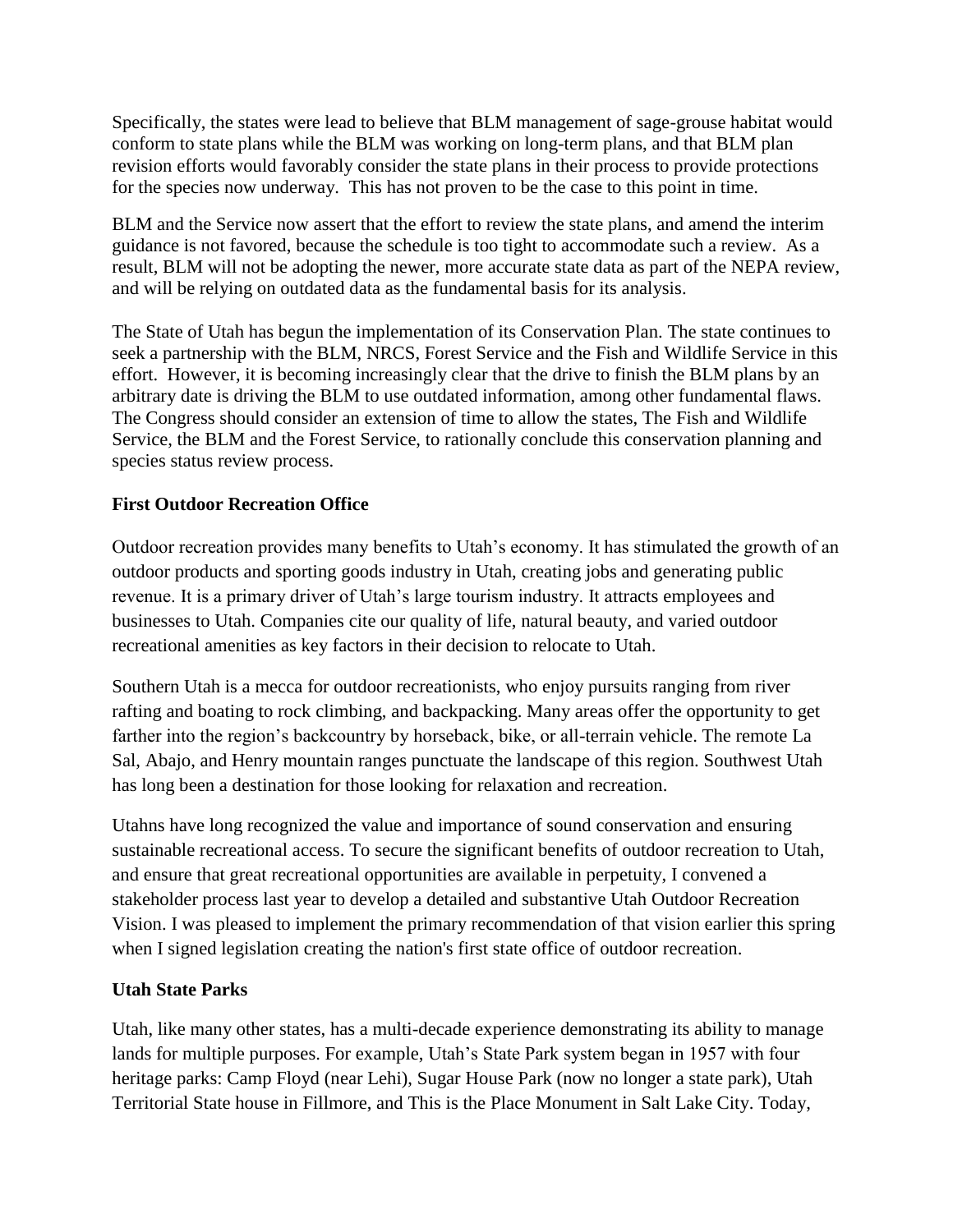there are 43 Utah State Parks located throughout the state. The Utah Division of State Parks and Recreation in the Utah Department of Natural Resources manages over 95,000 acres of land and over a million surface acres of water.

Utah's state parks are popular. There were 4.8 million visits to Utah's state parks in 2011, which generated \$67 million in revenue. A Utah State University study showed that Utahns highly value their state park system, and a large majority of those surveyed reported that they had visited several parks. About 75 percent said they had visited a park in the past year and, on average, residents made about four visits a year to state parks.

# **SITLA**

Another example of Utah's track record of success with land management can been seen in how state entities have managed those lands set aside for the benefit of the State's schoolchildren. The Utah School and Institutional Trust Lands Administration (SITLA) was created to manage twelve real estate trusts granted to the state of Utah by the United States at statehood. SITLA currently manages a 3.5 million-acre real estate portfolio (7 percent of Utah's land area) for the financial benefit of the twelve beneficiaries. Given the incentive of an improved education system for Utah's children, these lands are well-managed. SITLA has grown the permanent trust fund from \$95 million in 1995 to over \$1.5 billion in 2012, and as the fund grows, the interest flows annually to fund Utah's schools. In 2012 alone SITLA distributed \$34 million toward public education.

The mission of the agency can support viable methods for the support of conservation and wise development of the resources. For example, SITLA has created a mitigation bank for prairie dogs on its lands. Developers seeking credits for the use of prairie dog habitat near cities in rural Utah can move prairie dogs to these locations. SITLA has also created habitat preserves for rare plants as required.

## **Regulation of Hydraulic Fracturing**

Finally, I'd like to take a moment to address the recently proposed rules from the BLM to further regulate the oil and gas production process known as hydraulic fracturing.

Within Utah, the approval process for oil, gas and water wells administered by the state's Division of Oil, Gas and Mining (DOGM). DOGM's regulatory charge, which includes all permitting, inspection, compliance, and enforcement efforts, is to ensure the responsible development of Utah's resources with due regard for and protection of the environment. The professional staff of DOGM has the local knowledge and expertise to address the technical and scientific challenges posed by Utah's unique geology and geography. BLM has been making use of this expertise.

Because of this expertise, in all its history, Utah has never had a single recorded instance of hydraulic fracturing fluids polluting Utah's waters. Recently, in response to the public's desire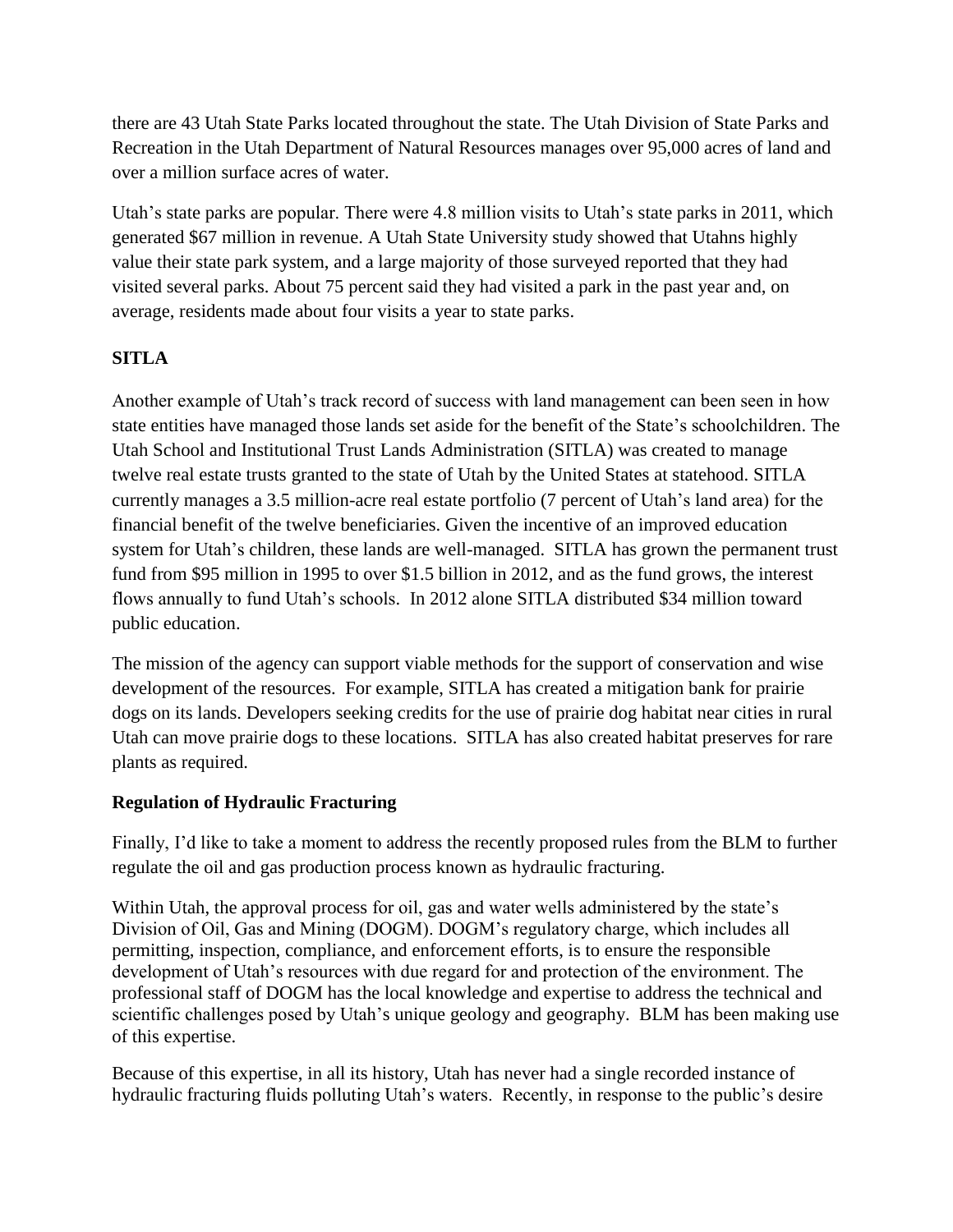for further transparency DOGM instituted a rule to require disclosure of the chemicals used in the hydraulic fracturing process. State regulations are effective, and require transparency, yet the State and the industry are now again faced with unnecessary duplicative federal regulations.

A nationwide hydraulic fracturing regulation may have noble intent, but will be no more effective in achieving better oversight of hydraulic fracturing operations than the existing state regulations. While new federal rules, perhaps from the EPA, could potentially provide standards for pollution control, it is clear that new BLM rules cannot be expected to improve the program, and could very well slow processes and add unnecessary costs.

Mr. Chairman, I would suggest that the only threat to our technology dominance and the ability of our country to become energy independent is a federal government that believes it should justify itself by issuing unnecessary rules. The proposed BLM HF rules are a perfect example of a solution-in-search-of-a-problem mentality.

# **Grand Bargain**

Perhaps the best example of a state-based solution to land management is the effort initiated by Chairman Bishop to enact legislation providing for designations of conservation units, and the consolidation and exchange of both state and federal lands to promote more efficient land management. Some in the state have begun to call this effort the "Grand Bargain." I am a proud and staunch supporter and proponent of this effort.

Public land disputes, particularly wilderness designation, have occurred in Utah for many decades. With rapid population growth, widespread energy development, and increased recreational use on public lands, these disputes will continue and potentially grow more divisive and serious unless people of goodwill find collaborative solutions that balance economic needs with environmental protection.

To be successful, I believe this "Grand Bargain" will need to incorporate a few important principles, including:

- The process to find common ground must be bottom-up, not imposed from the top-down by the president, Congress, or state leaders. Local leaders and local interests must be fully engaged in the process, not simply observe as bystanders.
- The process must be fully collaborative, with all willing stakeholders and interest groups involved. No stakeholder will get everything they want, and all must be willing to negotiate and compromise, but it is important that all are at the table.
- The solution must incorporate economic benefits, including possibly SITLA land exchanges, increased tourism opportunities, energy development, land privatization, infrastructure needs and, to the extent possible, certainty about land use status.
- The solution must also incorporate meaningful and appropriate environmental protection, including conservation designations that protect fragile and pristine areas for future generations.